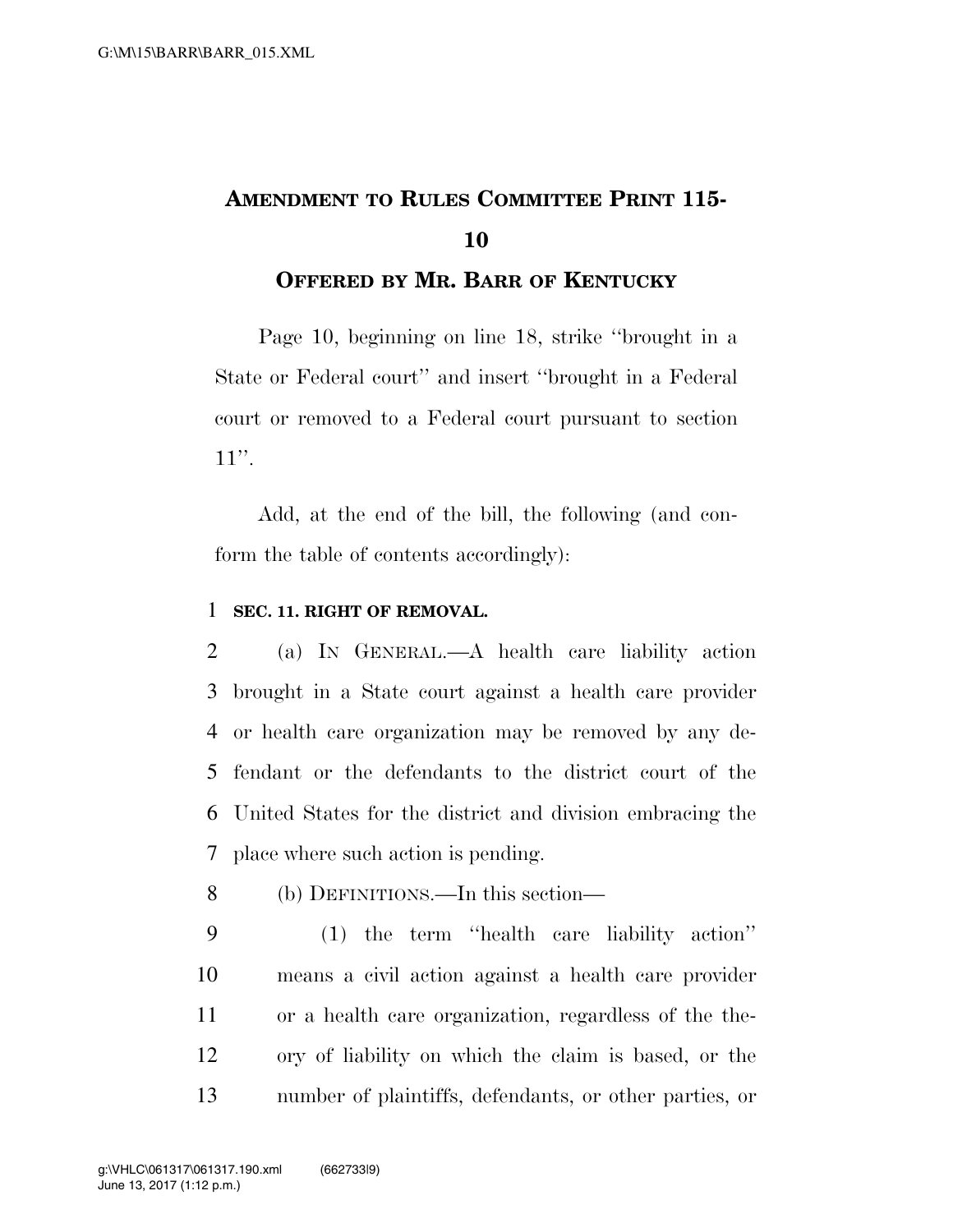the number of causes of action, in which the claim- ant alleges a claim against a health care provider or a health care organization which is based upon the provision of, use of, or payment for (or the failure to provide, use, or pay for) health care goods or services for which at least partial payment was made by a Federal payor or which was mandated by Fed- eral law, regardless of the theory of liability on which the claim is based;

 (2) the term ''health care organization'' means any person or entity which is obligated to provide or pay for health benefits under any health plan, in- cluding any person or entity acting under a contract or arrangement with a health care organization to provide or administer any health benefit;

 (3) the term ''health care provider'' means any person or entity required by State or Federal laws or regulations to be licensed, registered, or certified to provide health care services, and being either so licensed, registered, or certified, or exempted from such requirement by other statute or regulation, as well as any other individual or entity defined as a health care provider, health care professional, or health care institution under state law; and